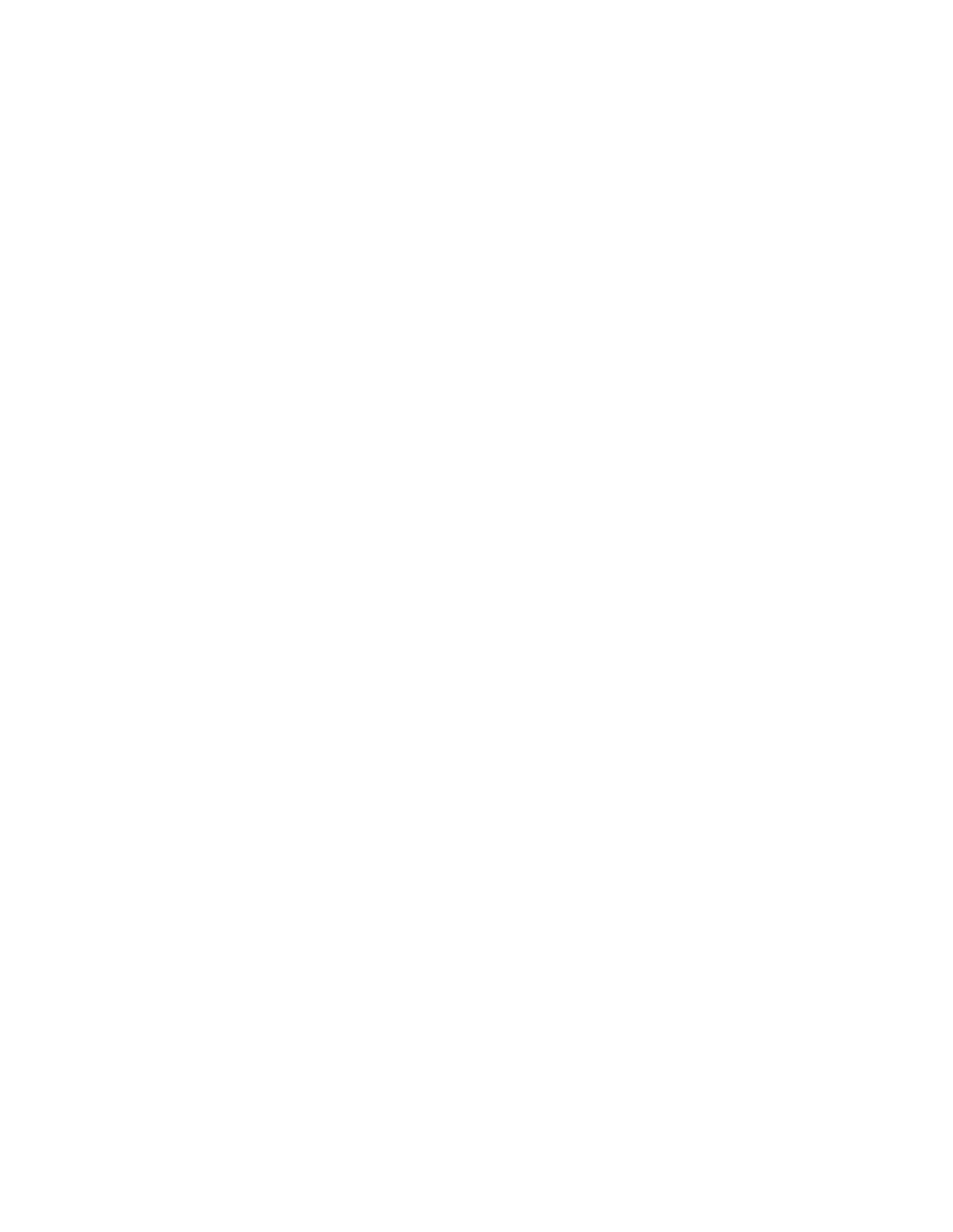## Introduction Roger Ferguson

So welcome everyone to this meeting of the Economic Club of New York. This is our 434<sup>th</sup> gathering. I am Roger Ferguson. I am chairman of the club which is now in its 106<sup>th</sup> year as the nation's leading nonpartisan forum for economic policy speeches. Throughout the long history of the Economic Club of New York, we've had more than 1,000 guest speakers appear before us establishing a strong tradition of excellence which we continue today. I would like to begin by recognizing the 206 members of our Centennial Society who have contributed their support to ensure a sound future for the club. Thank you to all of our Centennial Society members for helping to ensure that the club will continue to fulfill its mission well into our second century. I'd also like to welcome our special guests. We have students with us from the Fashion Institute of Technology, Brooklyn College, and Brooklyn Law School and professors from Fordham University. Our members have made their attendance possible.

We are pleased to welcome our speaker, New York's  $108<sup>th</sup>$  mayor, Michael Bloomberg, whose twelve years in office will come to a close in less than two weeks. Mayor Bloomberg has had a truly remarkable impact on New York City. To name just a few achievements: New York City has become the safest big city in the nation with crime down more than 30 percent. High school graduation rates are up by more than 40 percent. Life expectancy is now 2.2 years longer than the national average. New York City has become a national leader in combating climate change and is on track to reduce its carbon footprint by 30 percent by the year 2030. And there are now a record number of private sector jobs in the city, the majority of which have been created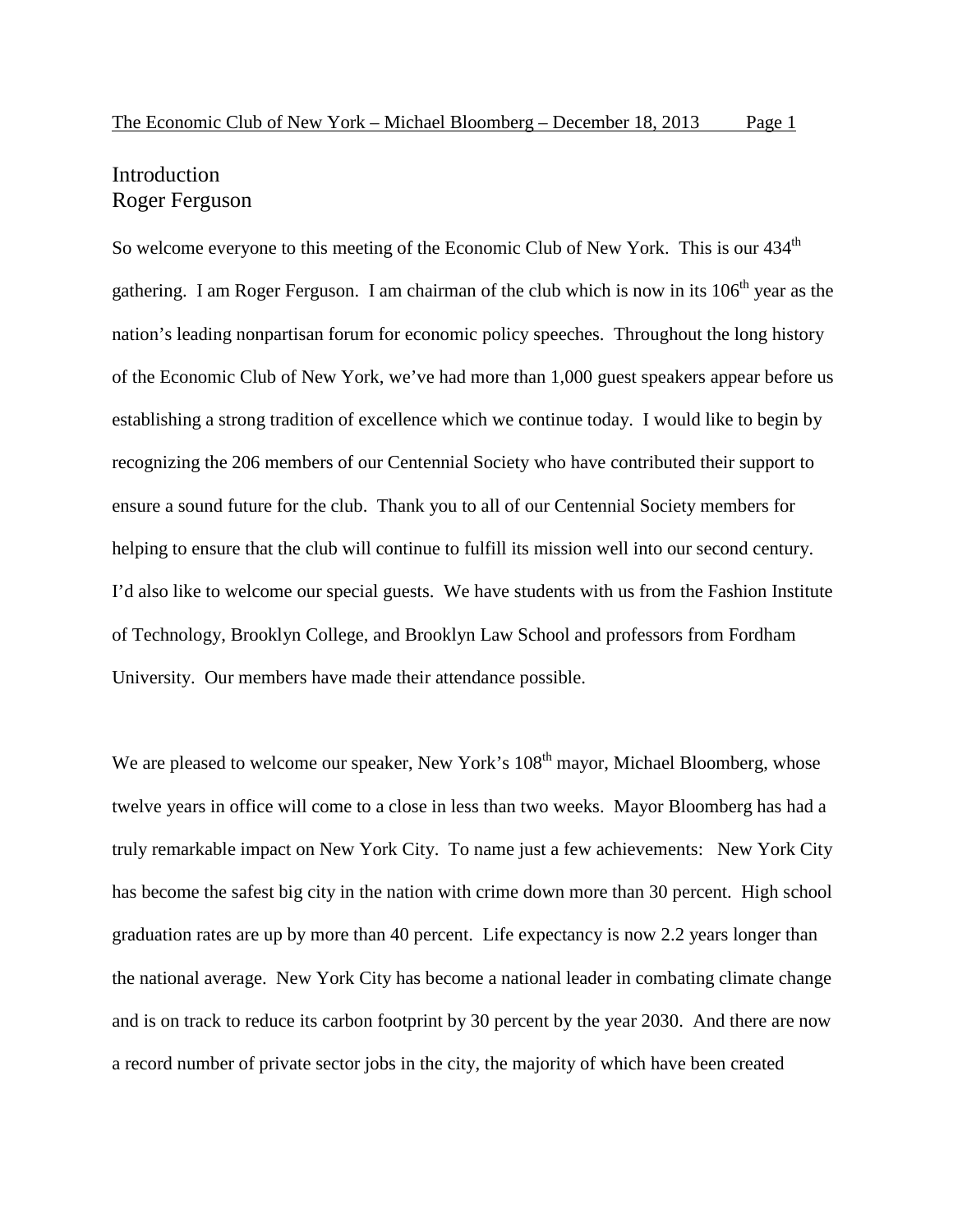outside of Manhattan. Mayor Bloomberg is also, of course, one of the world's most successful entrepreneurs. He founded Bloomberg L.P. in 1981 and grew it into one of the nation's leading financial news and information companies with more than 15,000 employees today. He's a graduate of Johns Hopkins University where he earned a degree in engineering and he has an MBA from Harvard Business School. Mayor Bloomberg, the floor is yours.

### The Honorable Michael Bloomberg

Roger, thank you, and good afternoon everyone. That was a very kind introduction, but let me start by thanking all of you for everything that you have done for the city over the past twelve years. Many of you are involved in the non-profit world and many of you have supported the public-private partnerships that we've formed over the last twelve years which have raised over \$2.8 billion privately to support our schools, our parks, our environment, and everything else that we value in our neighborhoods. And if it hadn't been for your generosity, we could not help those who are really in need. New York, I'm happy to say is a city that is full of people with big hearts and people who are willing to give their time and their talents and their money to keep our city strong. And as mayor I've gotten to see just how true that is and I can't tell you how inspiring it has been and how grateful I am to have had the opportunity to serve the people of New York City. I will look back on this for the rest of my life and I've been able to do something hopefully for my kids and for my, I'm about to have a grandchild, and that's what this is all about. It's helping others and leaving a better life for those that come after us.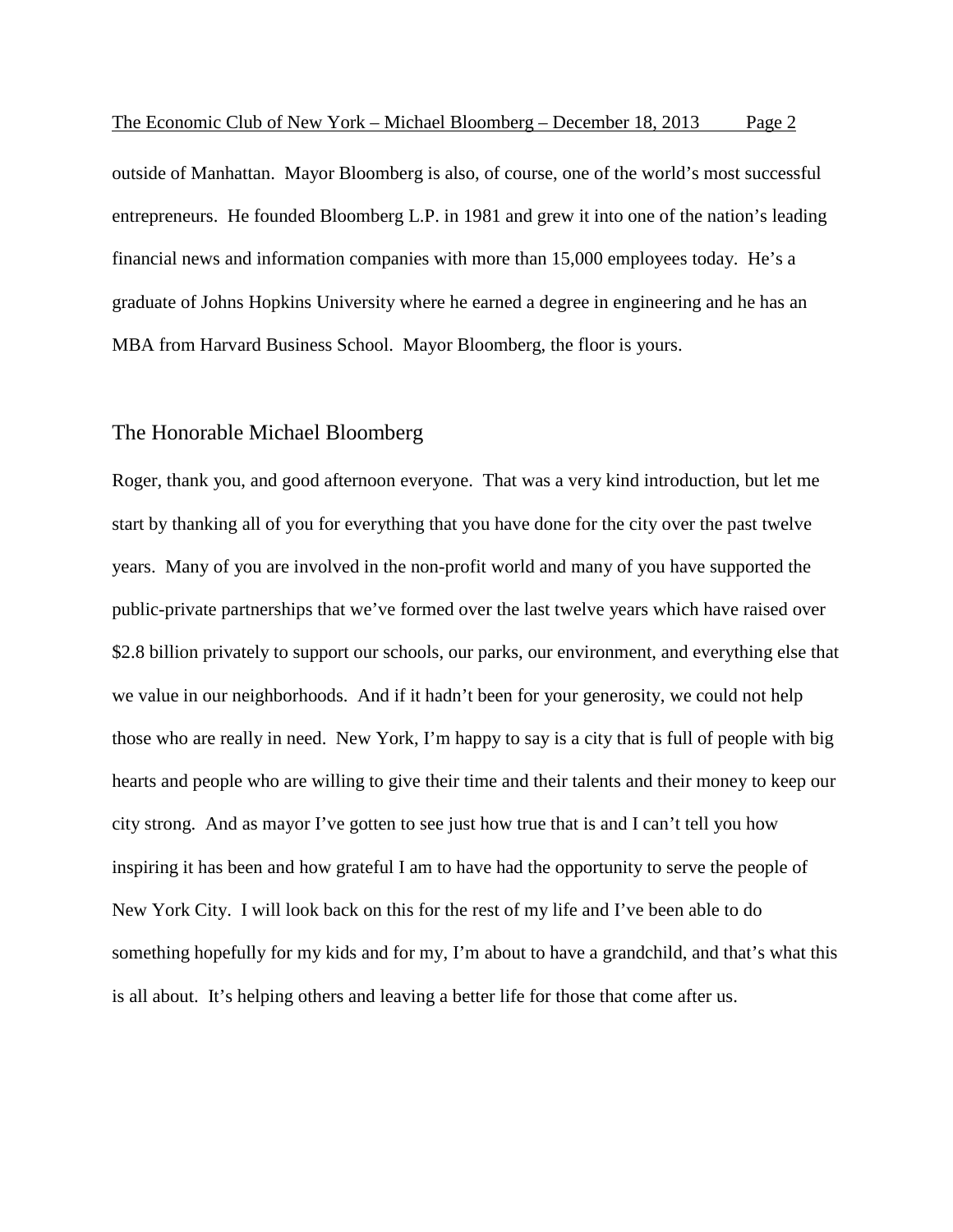Now there really is no city that is quite like New York. There are plenty of other great cities in the world but the diversity that New York embodies is truly exceptional. We are a city where all people of all backgrounds, speaking all languages, practicing all religions, holding all beliefs, live and work side by side. What matters here is not where you came from, but where you are going.

In Washington they ask you what party you're in. In Philadelphia they ask you who your parents are. In Boston they ask you what neighborhood you grew up in. Well, we don't care much about those things. We're interested only in what you're doing with your life and what your dreams are. And that's a big reason why people continue to come here from across the country and around the world. In fact, our population in New York City now is at an all-time high. And for the first time since 1950 more people are moving into New York City than are moving out of it.

Roger mentioned some of the statistics about how far we've come over the past twelve years so I won't bore you by repeating them, but what it does add up to is New York City has never been stronger than it is today, and I think it's fair to say our future has never been brighter.

When I think back to when I moved here in 1966, what was happening, New York was beginning to decay. Back then the middle class dream was to escape the city with its filth and crime and move to the suburbs. In the 1970s New York City lost more than ten percent of its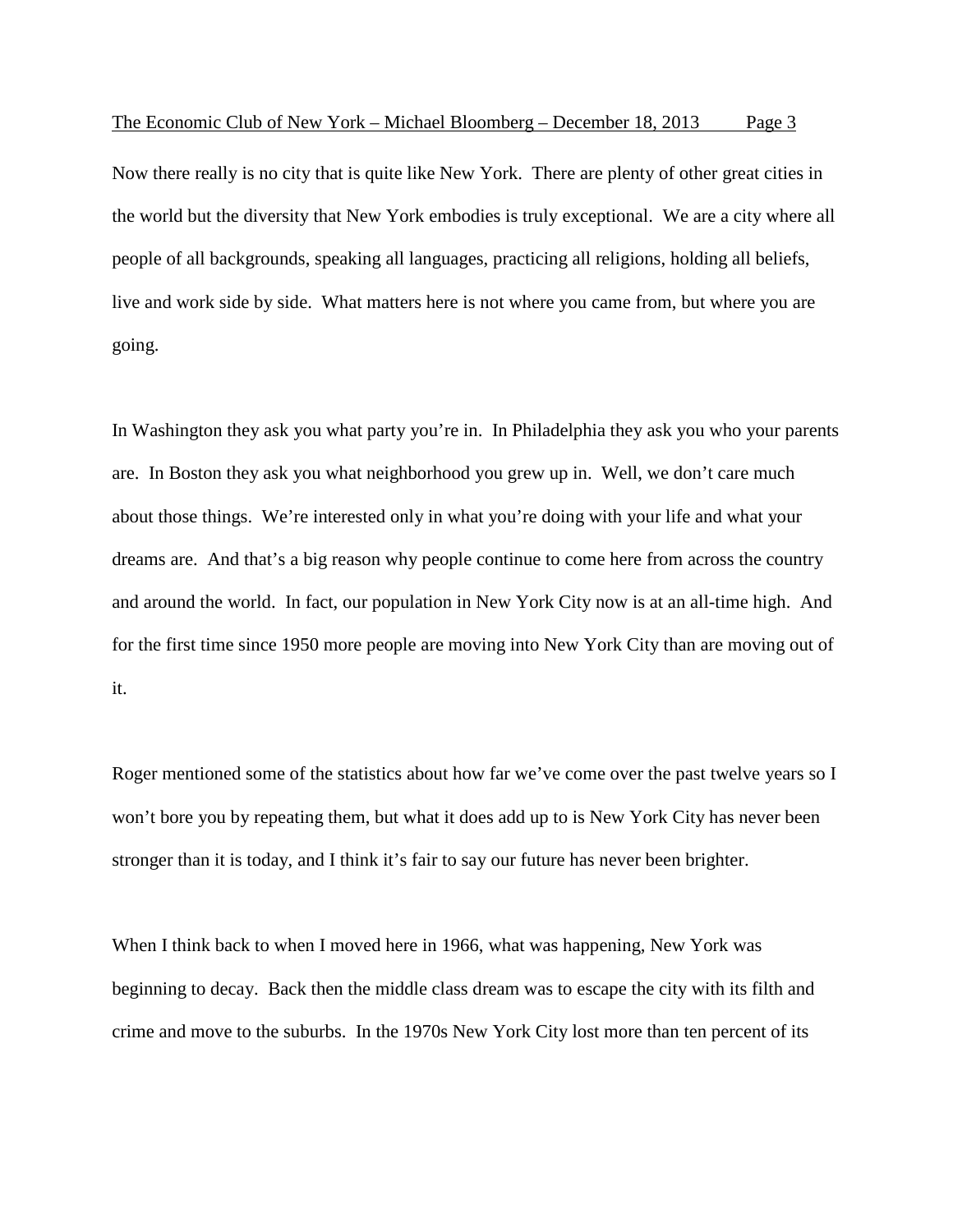population and it was far from alone. Cities across the country were hemorrhaging jobs and population. And the question back then wasn't whether cities could be saved; the question was whether they were even worth saving. And many people back then thought that they were not. It was the golden age of the suburb and it defined the second half of the  $20<sup>th</sup>$  century in the United States. But I think it's safe to say that it's clear that the golden age of the suburb is over and it is being replaced by a new urban renaissance that is redefining the future.

Today for the first time in history the majority of people on earth live in cities. By the midcentury, three-fourths of the world's population are expected to be city dwellers. Here in the United States metropolitan regions now account for 84 percent of our population and 91 percent of our GNP. Cities are once again ascendant. They are the engines of innovation that are driving progress in the  $21<sup>st</sup>$  century. States were once known as the laboratories of democracy where new policy experiments shaped the future of the nation. Today cities have eclipsed the states as policy pioneers on every major issue: reforming public education, battling climate change, spurring economic development, improving public health, fighting poverty, reducing crime, protecting consumers, expanding mass transit, and promoting arts and culture.

Over the past twelve years, I've had the opportunity to meet with hundreds of mayors and to work with them on these and other issues. Most of us are not interested in partisan politics. We don't care whether an idea is liberal or conservative. We want to know, can it work?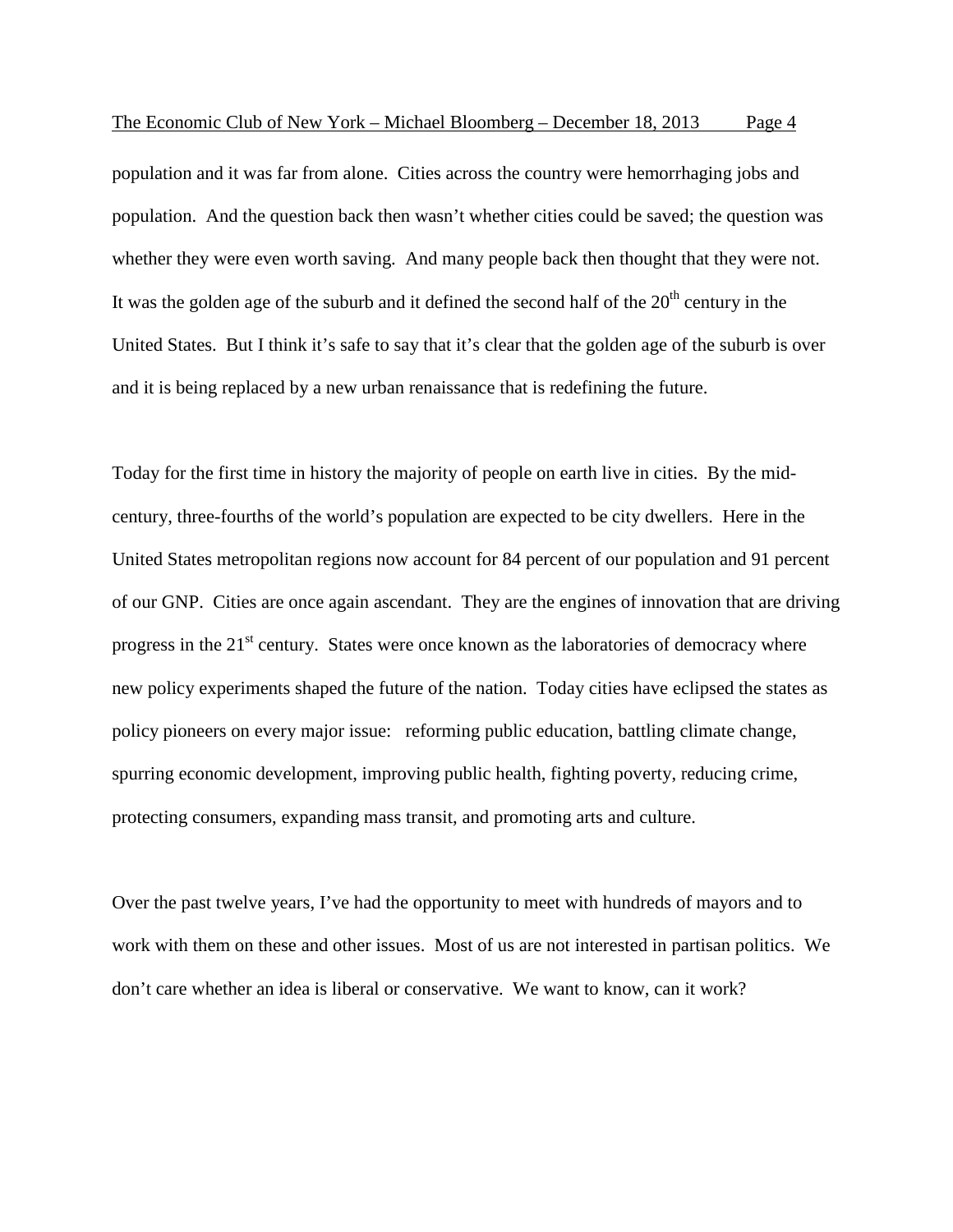Running a city is an exercise in pragmatic problem solving, not ideological politics. And that gives mayors a common unifying bond, a bond that I've worked to strengthen. Whether it was illegal guns or immigration or climate change or infrastructure or financial empowerment or any other issue, we've cultivated a community of mayors across the country who are committed to taking bold and innovative actions. We've done that by building coalitions that foster local change and also have given us a strong voice in Washington. And we've also done it through philanthropy. My foundation created a competition called, The Mayor's Challenge, that encourages cities to propose innovative new ideas that can be shared with other cities. And the winners receive funding to help them implement those. Some ideas will succeed. Some won't. But there's no experimentation without failure and there's no innovation without experimentation.

Today the spirit of cooperation among mayors has never been stronger and the ambition of mayors has never been greater. Mayors are thinking globally and acting locally. If you want to change the world, run for mayor. And I think it's fair to say that in this century no city has had greater impact on the country and on the world than New York City. The progress that we've made over the past twenty years thanks to the work of so many dedicated people has just been incredible. But it has not been inevitable. Success can never be taken for granted especially in a global economy where competition is ferocious.

As soon as you begin to take success for granted, you begin to fail. And that's what happened to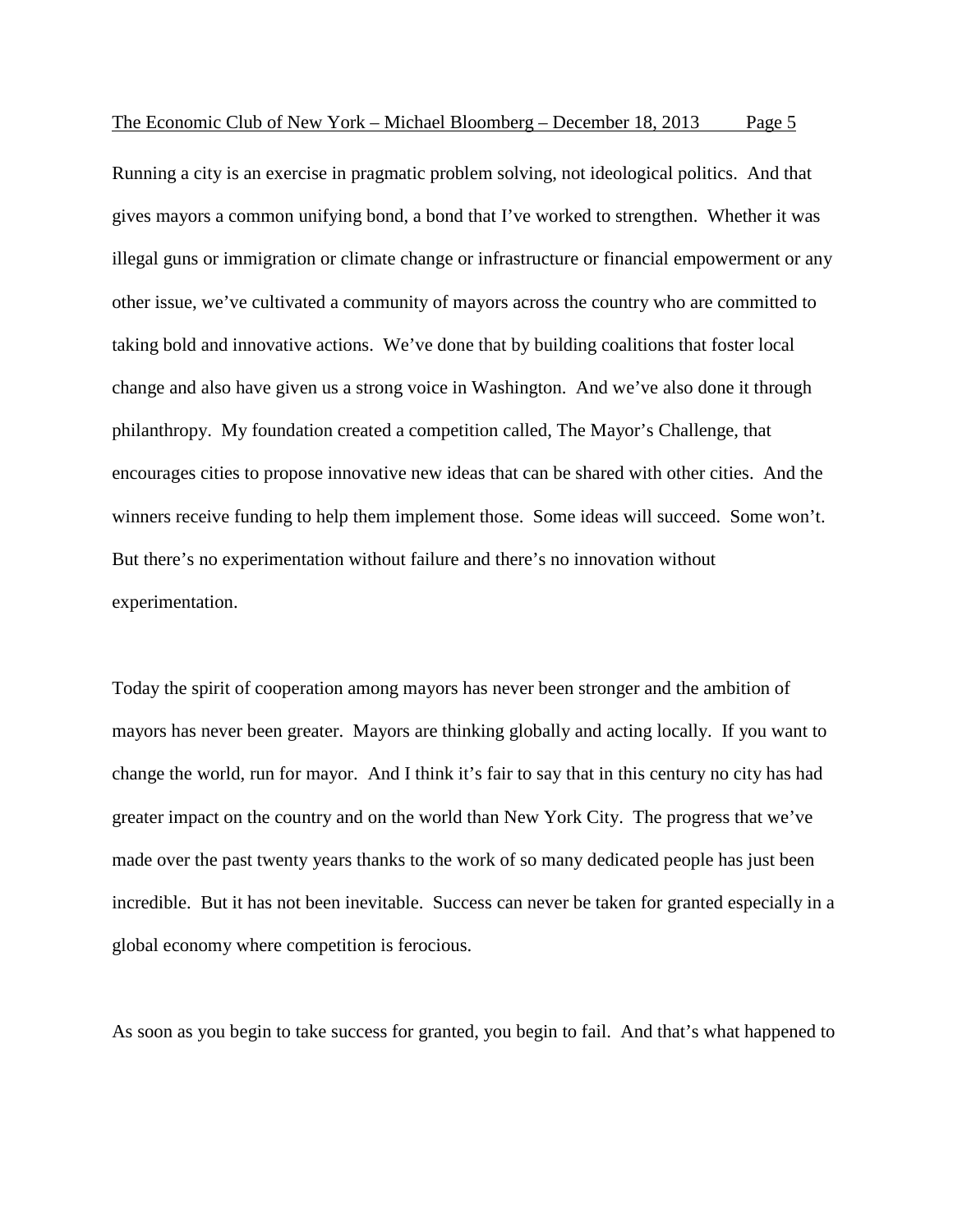New York back in the 60s and 70s. Our elected leaders thought that New York would always be a place where people would want to come even if it was unsafe and unclean, dysfunctional, and dystopian. Well, they were wrong, tragically wrong. And that was a hard lesson to learn, a lesson that cost us dearly and a lesson that we must never forget. I think the heart of that lesson can be summed up in six words. Tomorrow is more important than today. Or to put it another way, our children's future should never be sacrificed for our own benefit. That's a simple idea, but in politics it's an awfully tough sell.

People want benefits from their government and they want them now. That's natural. And it's the government's job to deliver them and to find innovative new ways to tackle the toughest problems and improve life for people today. But at the same time, it's also the government's job to improve life for people tomorrow, including for the children who are too young to vote and the children who have yet to be born. Those of us in government work for them too. And it's our job to think about their needs, 20, 30, 40, and even 100 years from now. And that involves looking ahead, identifying barriers to progress, and taking action.

For instance, when I was elected back in '01, major parts of our city were frozen in the 1960s. The 1961 zoning map our city fathers had adopted remained largely in place even though it reserved large swaths of the city, much of it along our waterfront, for industrial and manufacturing use. The map was based on the assumption that the city would always be a largescale industrial powerhouse. And that mistake was left to stand for 40 years. In 2001, the city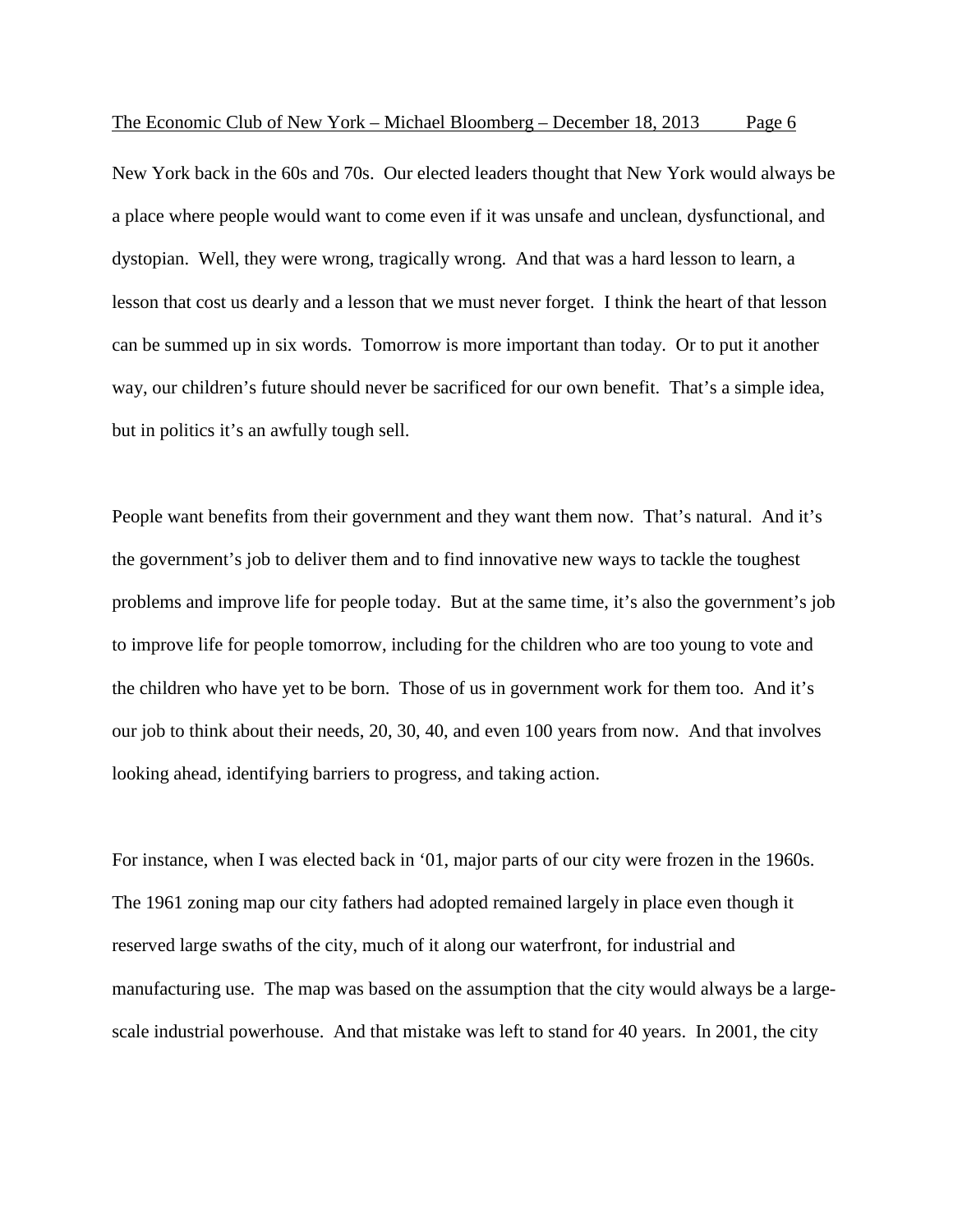was still freezing out private investment and still refusing to make public infrastructure investments that would attract it.

Hudson Yards on the far West Side of Manhattan is a perfect example. Until we re-zoned it back in 2005 it was a warehouse district zoned largely for industrial use with limited access to mass transit. The same could be said of the entire East River waterfront in Brooklyn and Queens. Willets Point in Queens, a former garbage dump, had been left to fester for nearly a century. Downtown Brooklyn had also been hemmed by antiquated zoning restrictions as had Jamaica in Queens and parts of Harlem.

In all of those areas and others, we looked ahead, not just a few years but a few decades. And we not only changed the zoning based on the future of our economy, we invested in the infrastructure that will stimulate private sector investment for decades. And that includes everything from sewers and water mains to new transportation options including the East River ferry, the five borough taxi, Citi Bike, and the first city-funded extension of the subway to be built in 50 years. That extension of the Number 7 train from Times Square to 11<sup>th</sup> Avenue and south to 34<sup>th</sup> Street is almost complete and it has already led to billions of dollars in new investment on the far West Side.

The common denominator in all of these actions is a commitment to investing in the future. When city governments fail to look ahead, cities fail. And that's why we also created an Applied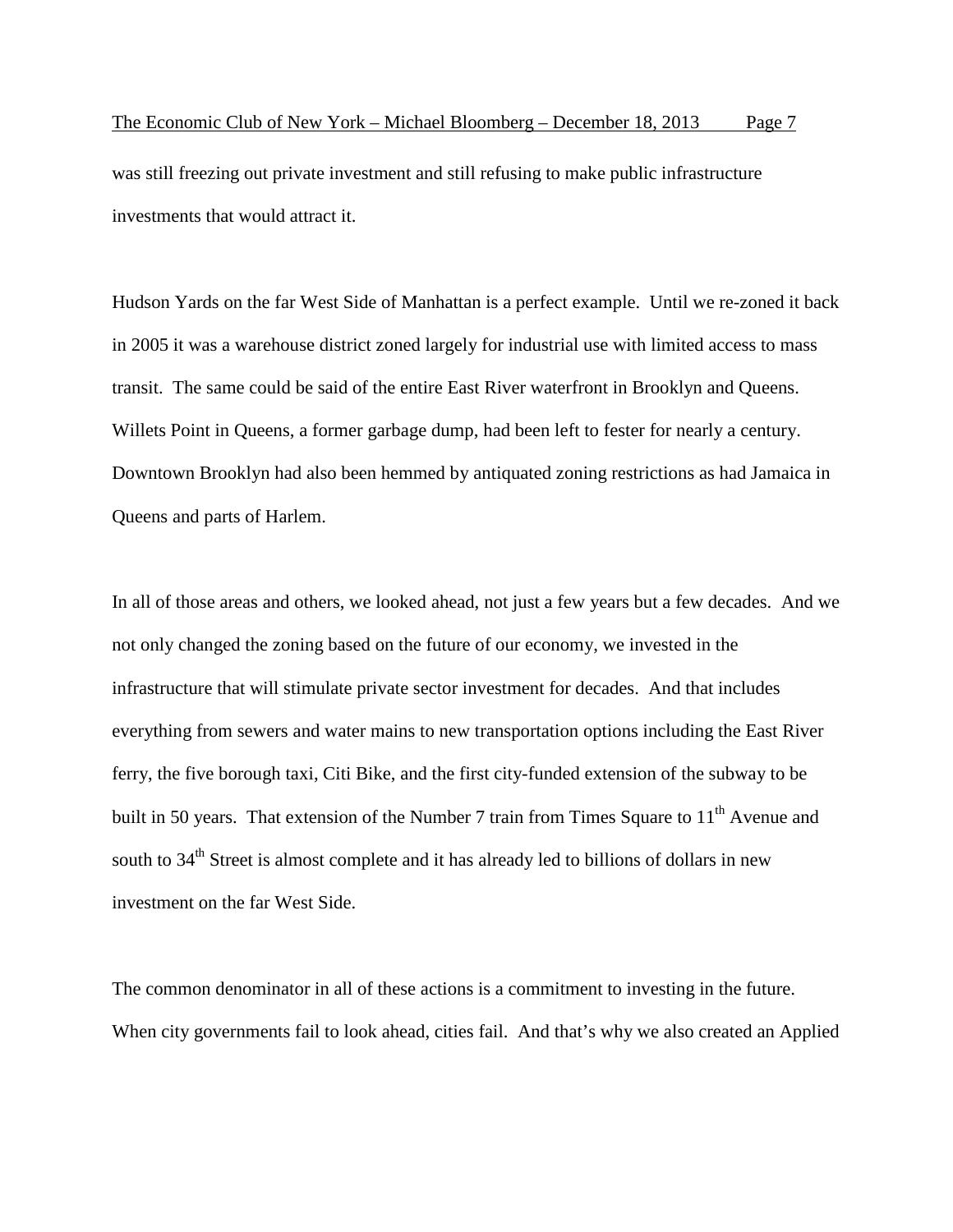Sciences Competition. We sat down with hundreds of leaders in business, science, medicine, tech, media, and others industries and we asked them, where is your industry going? And what are your greatest needs? And the answer we heard over and over again was "we need access to more computer engineers and applied scientists. The city just does not have enough of them."

It was true. And we knew that if nothing was done, the problem would get worse. So we launched a massive Applied Science Competition which has resulted in new investments by world-class universities and is going to double the number of engineering students and faculty in our city in the years to come. As an old engineering major who somehow lost his way and got into business and then, God help us, politics, I couldn't be happier about it. But the guy that deserves the lion's share of the credit is here with us today, Deputy Mayor Bob Steel, and I think he deserves a great round of applause.

Government's job is to look ahead and find innovative, pragmatic ways to remove barriers to future growth before they become crises, and that's what we've done across the city. But there is one barrier to growth that has been particularly difficult to scale and it is especially dangerous to ignore. It's a barrier that has come up again and again in my conversations with mayors across the country. And it's a barrier that has already bankrupted a number of cities. And I'm talking of course about the explosion in the cost of pension and healthcare benefits for municipal workers.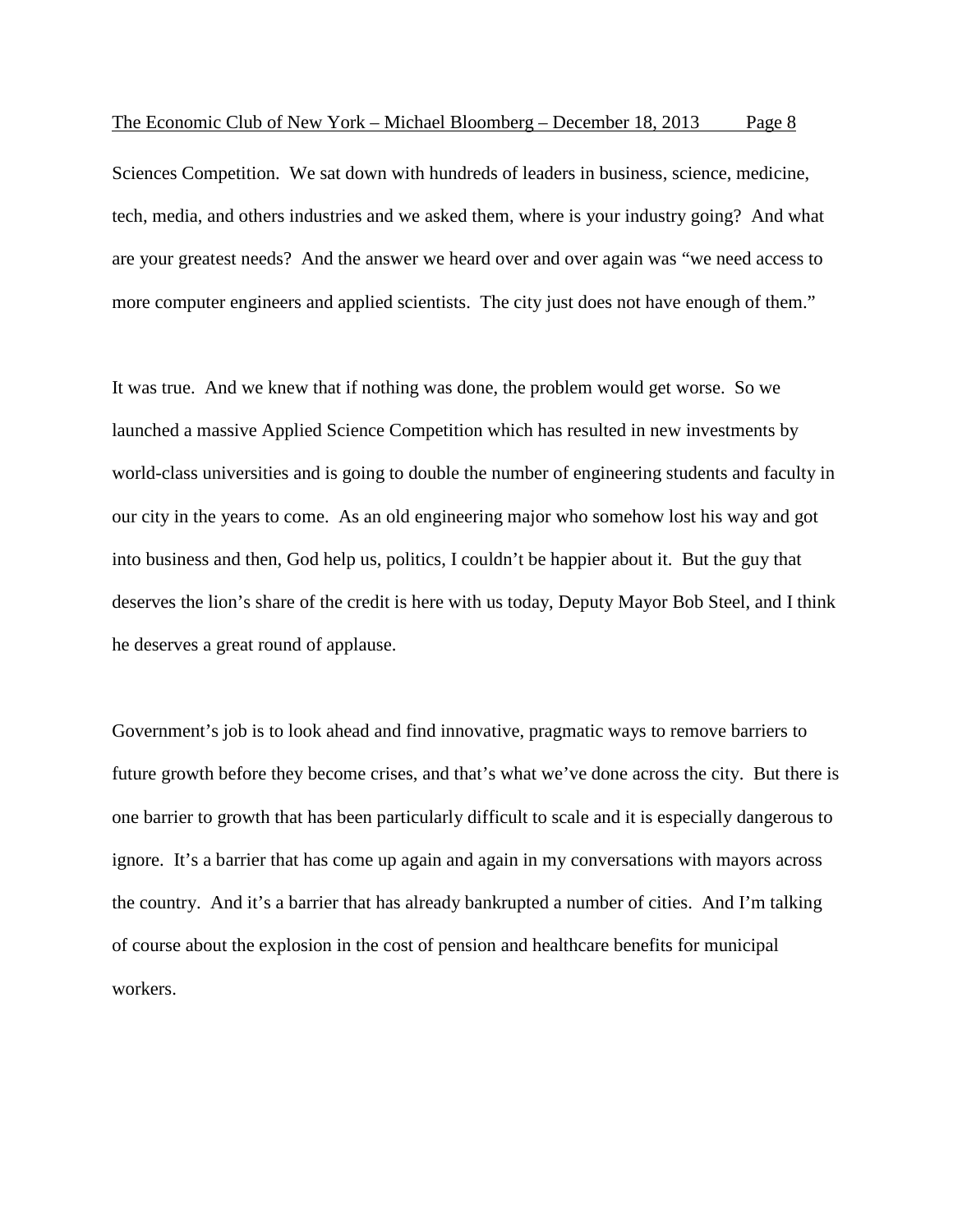As optimistic as I am about the capacity of cities to look ahead and change the world for the better, and you'll find no stronger believer in that idea than me, we cannot blind ourselves to the obstacles that stand in the way. And right now our country appears to be in the early stages of a growing fiscal crisis that if nothing is done will extract a terrible toll on the next generation.

Here in New York City over the past twelve years, our pension costs have gone from \$1.5 billion to \$8.2 billion. That's almost a 500 percent increase when inflation over that period totaled only 35 percent. The \$7 billion that taxpayers are forced to spend on pensions every year is \$7 billion more that cannot be invested in our schools, in our parks, and our social safety net, or our mass transit system, or our climate resiliency work, or our affordable housing, or our tax relief efforts for working families.

Think about it this way. During our administration's time in office, we've spent \$68 billion in taxpayer money on pensions compared to \$5.3 billion on affordable housing. So taxpayers spend about \$13 on pensions for every \$1 that they invest in affordable housing. And keep in mind; we have the largest affordable housing program that any American city has ever created, 165,000 units which is enough to house the entire city of Atlanta, Georgia and then some.

But imagine the number of housing units we could have created if our pension costs had not crowded out that extra investment, or imagine the number of new schools that we could have built, or the raises that we could have given to our workers, or the additional services we could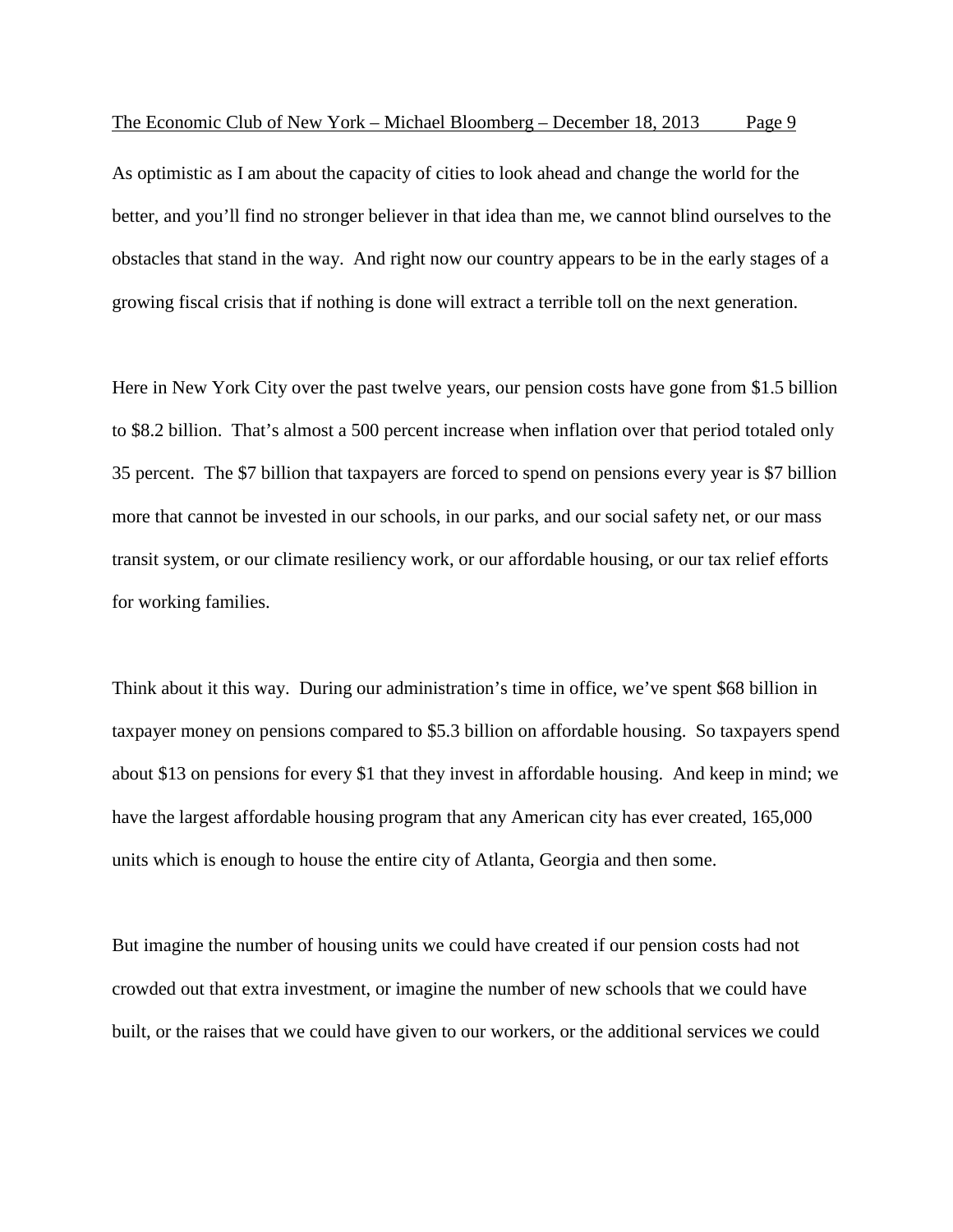have extended, or the property tax cuts we could have given to homeowners. Unless something is done, that \$7 billion additional will continue to grow and continue to harm our ability to invest in the future. And it will be compounded by the growth in health care costs which have also continued to skyrocket.

Virtually every government in the country requires employees to contribute to their health care premiums, but here in New York City about 90 percent of our employees and retirees contribute virtually nothing. Taxpayers here in New York City pick up the entire tab. Now for many years we have tried to convince public sector labor unions to modernize our pension and health care systems to bring down costs. And I will say we have had very little success. In fact, the labor leaders have sued the city to stop us from putting out just a solicitation to re-design health benefits which would dramatically reduce costs and improve care for our employees and their families.

The good news, however, is that our current health care provider was so concerned about our efforts, about the prospect of competition, that for the first time since anyone can remember they did not raise our rates this year, saving taxpayers hundreds of millions of dollars. And it was one of the unexpected things that helped us balance the city's budget for the coming year.

We've also had some success in Albany. Back in 2009 Governor Paterson vetoed a pension extender that had allowed many uniformed workers to retire earlier and with more generous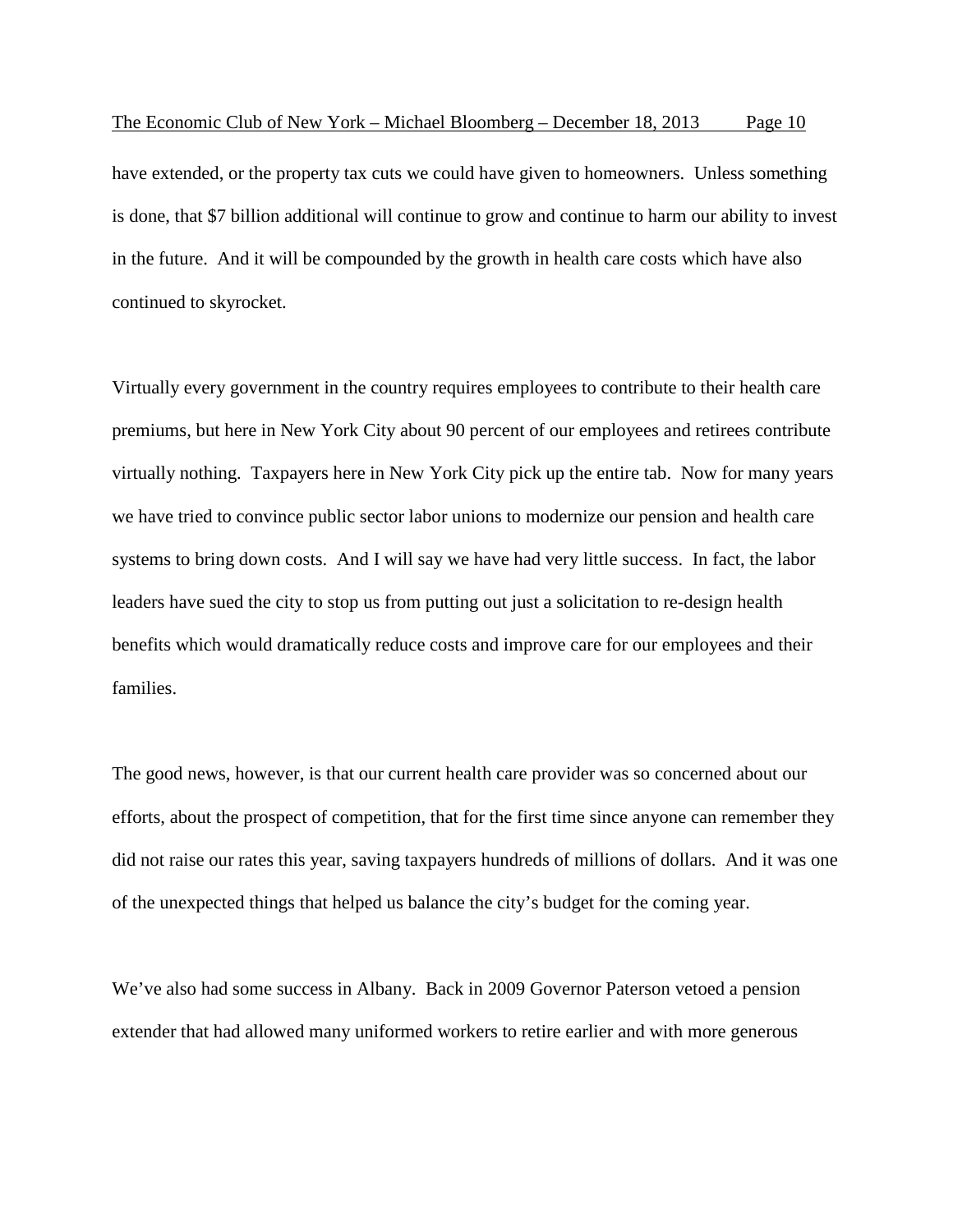benefits. And we supported Governor Cuomo's push to create a new tier for new employees which will produce some savings. But that only slows future growth. Keep in mind, pensions and health care costs have become a major percentage of overall compensation, the overall compensation we provide to our workforce.

In fact, the pension and health care benefits we pay for uniformed workers amount to more than 100 percent of their salaries and they are a very large percentage of salaries of our overall workforce. In signing contracts we have to decide what is fair compensation. And I've always thought there are three basic standards. It is not what the unions want, the workers want, we all want to get paid more. That's natural. It's not what the taxpayers are willing to do. We all want to pay less. But we have to find a rational basis to decide what's an appropriate level to pay our workforce in benefits and in salary.

First we have to make sure we can get the talented people we need to perform critical services. And I don't think anyone here would argue that we haven't been able to do that. Second, we have to be able to retain the people we hire because we invest in training them. And I'm glad to say our retention rate is very high which given the economy, given the economy is probably not going to change. And if you remember when I first came into office, we were losing teachers by the bucket-full to Nassau County, Westchester County. All of that has stopped. We don't lose very many people. And third, we have to be able to recruit new applicants and we are doing that. Whenever we open a hiring list for any position in city government, working for the city, it is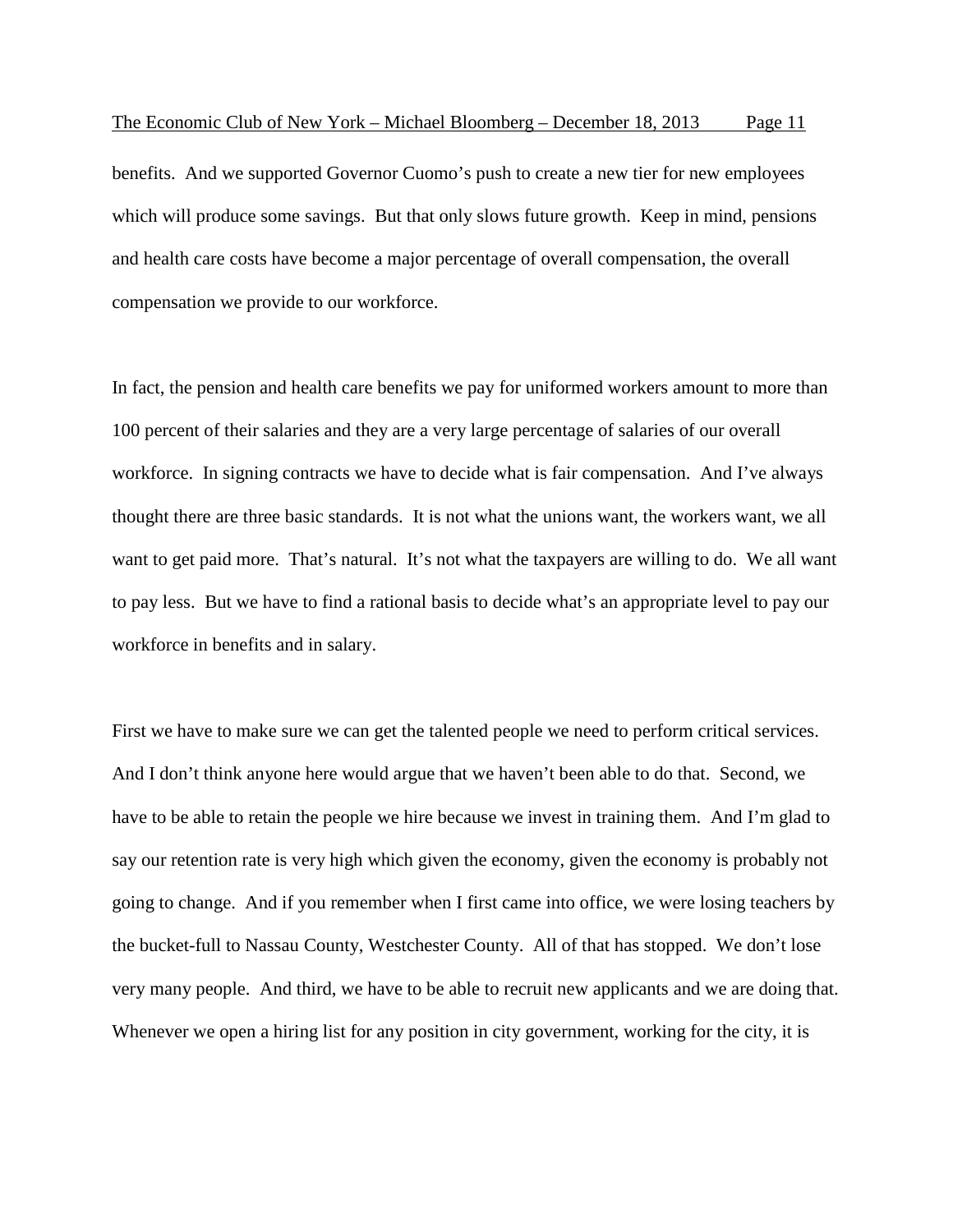way oversubscribed because our salaries and benefits are attractive. And make no mistake about it; New York City has the best workforce in the world. And for that to continue, our employees must be competitively compensated.

But right now we offer benefits that are over and above what the market offers and what other governments offer. And those costs continue to grow, and as they do it limits our ability to increase base salaries. For example, the private market has basically stopped offering defined benefit pensions. And yet in New York City labor leaders have opposed any effort to give their members even the choice of a defined contribution plan. Employees who work for City University of New York have that choice. And incidentally three-quarters of them chose the defined contribution plan because it is more flexible and portable. Why shouldn't New York City employees have the same choice?

It's the kind of questions that more and more mayors and governors in both political parties are asking across the country which is the first real sign of a crack in the labor-electoral complex that has traditionally stymied reform. And they are asking that out of sheer necessity. Since 2010, 38 local governments have filed for bankruptcy, largely because of out of control pension costs, and more are now flirting with it.

But even if, even if struggling cities escape bankruptcy the funds that must be diverted to cover pension bills are funds that cannot be invested in the future which can set off a downward spiral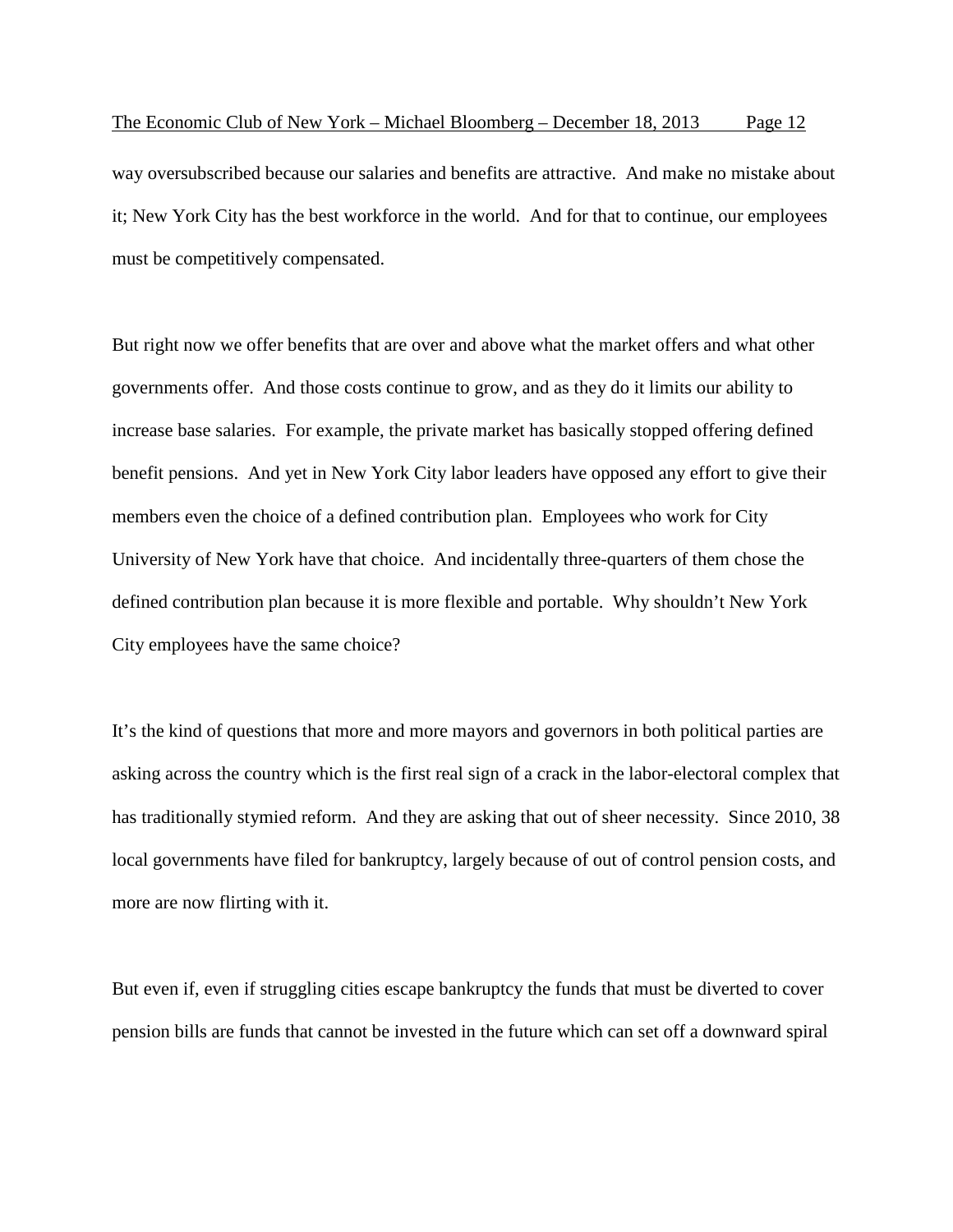that, as New York found out in the 70s, is deeply painful and takes decades to recover from.

As a country we must confront this crisis before it happens. It is one of the biggest threats facing cities because it is forcing government into a fiscal straight jacket that severely limits its ability to provide an effective social safety net and to invest in the next generation. The cost of today's benefits cannot be sustained for another generation, not without inflicting real harm on our citizens, on our children, and our grandchildren.

And now labor leaders are understandably determined to protect their members. That's their job, and we understand that. They've done it exceptionally well. But it's also the job of those in government and the public at large to protect our children, to protect our social safety net, and to protect future generations. And that's a fundamental principle of progressive politics and we cannot afford to adhere to that principle on every issue except labor contracts. And I think it's no secret that elected officials have a tendency to make decisions based on short-term political rewards rather than long-term economic gains.

And let's face it. The future that most elected officials worry about most is their own. Winning election or re-election is the goal around which everything else revolves. But we cannot afford for our elected officials to put their own futures ahead of the next generation's and to continue perpetuating a labor-electoral complex that is undermining our collective future. We need them to look ahead and to address the needs of tomorrow instead of being prisoners to the labor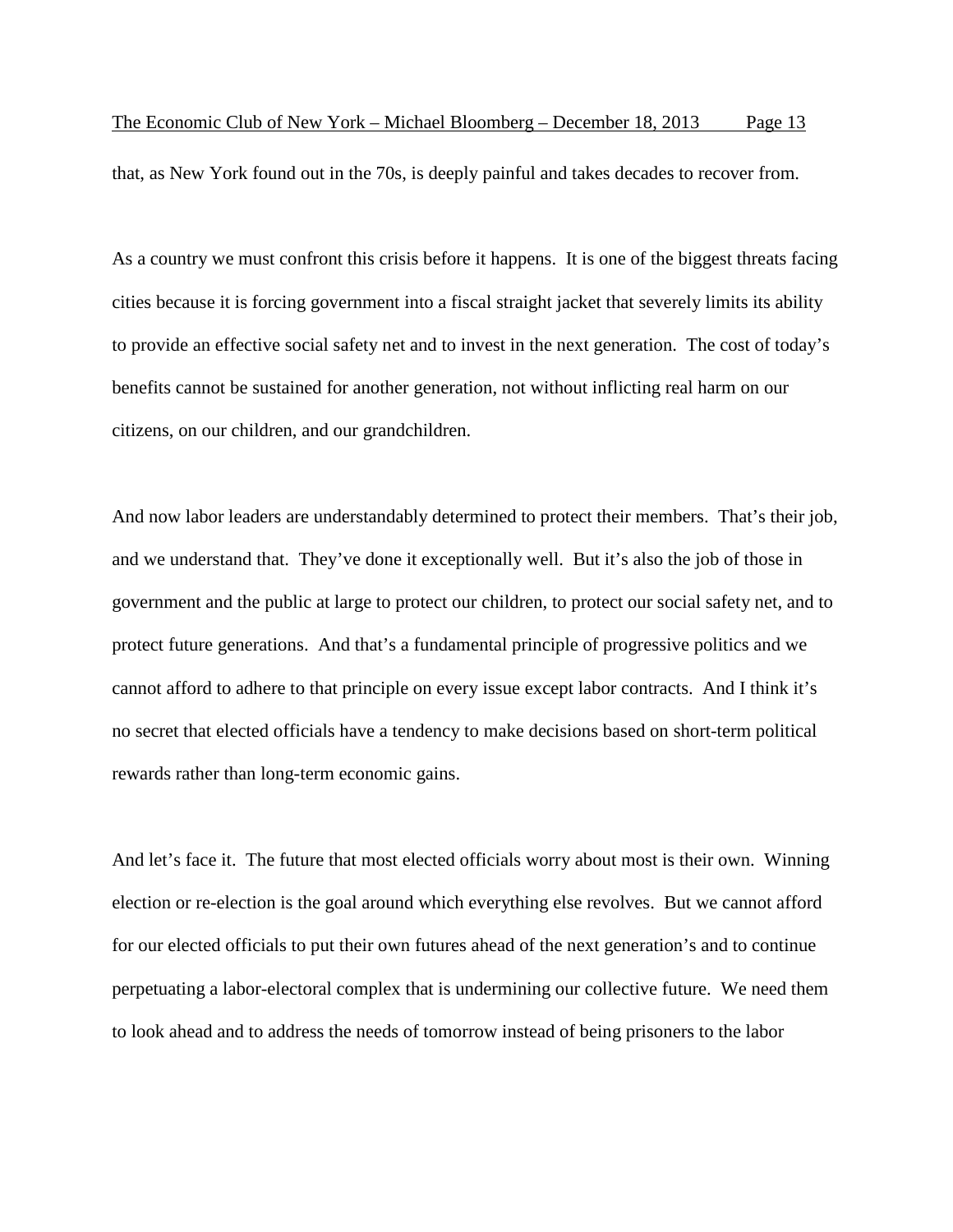Simply put, our pension and health care system must be modernized to be sustained. And so in the years ahead I will stand with mayors and others who stand up for the next generation by tackling this issue.

Now three years ago in my State of the City speech I said, "I will make this commitment. I will not sign a contract with salary increases unless they are accompanied by reforms in benefit packages that produce the savings we need to continue making investments in our future and protecting vital services." I have kept my commitment. And while labor leaders refused that deal, they cannot hold out forever and they cannot afford to wait out another mayor. It would be at least four years. If the city holds strong to its position in the future, labor leaders will come to the table. They are anxious for a new contract. I understand that. And that puts the next administration in a powerful position of strength to negotiate historic reforms.

Now there's a notion that we are leaving the next administration with a hole in the budget because our labor unions have refused to sign new contracts. In fact, just the opposite is true. We are leaving behind money to pay for the same type of contract Governor Cuomo signed with labor unions in 2011 and which our unions have refused to sign. And we're also leaving behind something even more important, and that is political leverage. The next administration will have a once-in-a-generation opportunity for comprehensive benefit reform which is essential to our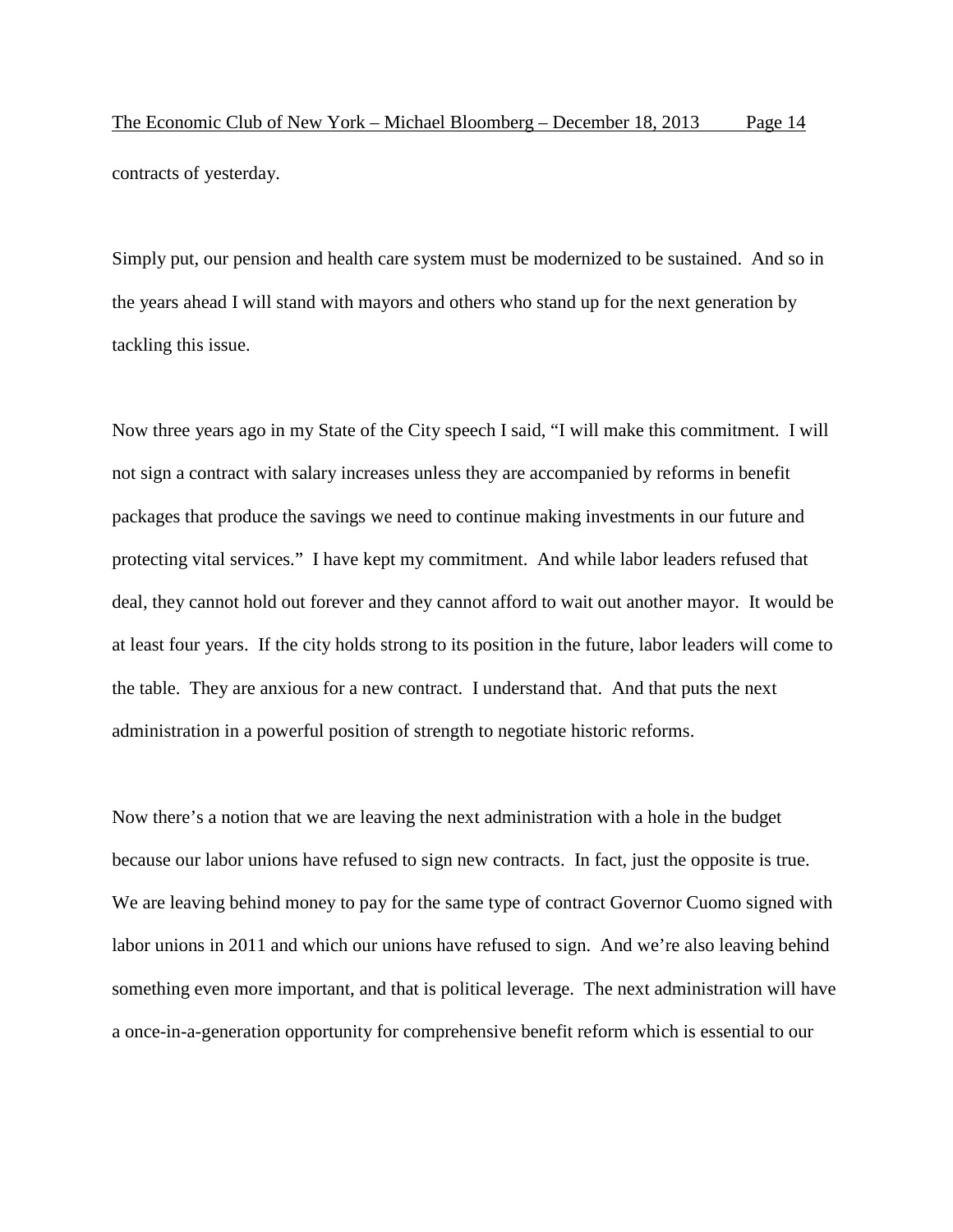The Economic Club of New York – Michael Bloomberg – December 18, 2013 Page 15 long-term future.

In thirteen days I will walk out of office knowing that whether you agreed or disagreed with me, I always made decisions based on the merits and we always put the needs of future generations ahead of the demands of today's special interest groups. That's a big reason why our city has made so much progress over the last twelve years. And it's why we've been able to lead the urban renaissance that is now underway around the globe. If we are going to continue leading it, we must be a city that continues to invest in the future and continues to knock down the barriers that stand in the way of those investments. I'm optimistic about our future because the city has never been stronger and we're leaving the next administration a very strong hand to play. Low crime, balanced budget, infinitely better schools, enormous amount of affordable housing, a safety net that is the best in the country and perhaps the best in the world. I'm hopeful that the next administration will succeed. I plan to live here for the rest of my life. And I really do believe that the best days are still ahead for our city. But that requires all of us, government and the people outside of government, to understand the basic truths. There are no free lunches. We cannot continue to pay more than we need to. We have to make the big investments in infrastructure and in our labor force that will give us a future. Thank you very much and God Bless. Happy Holidays.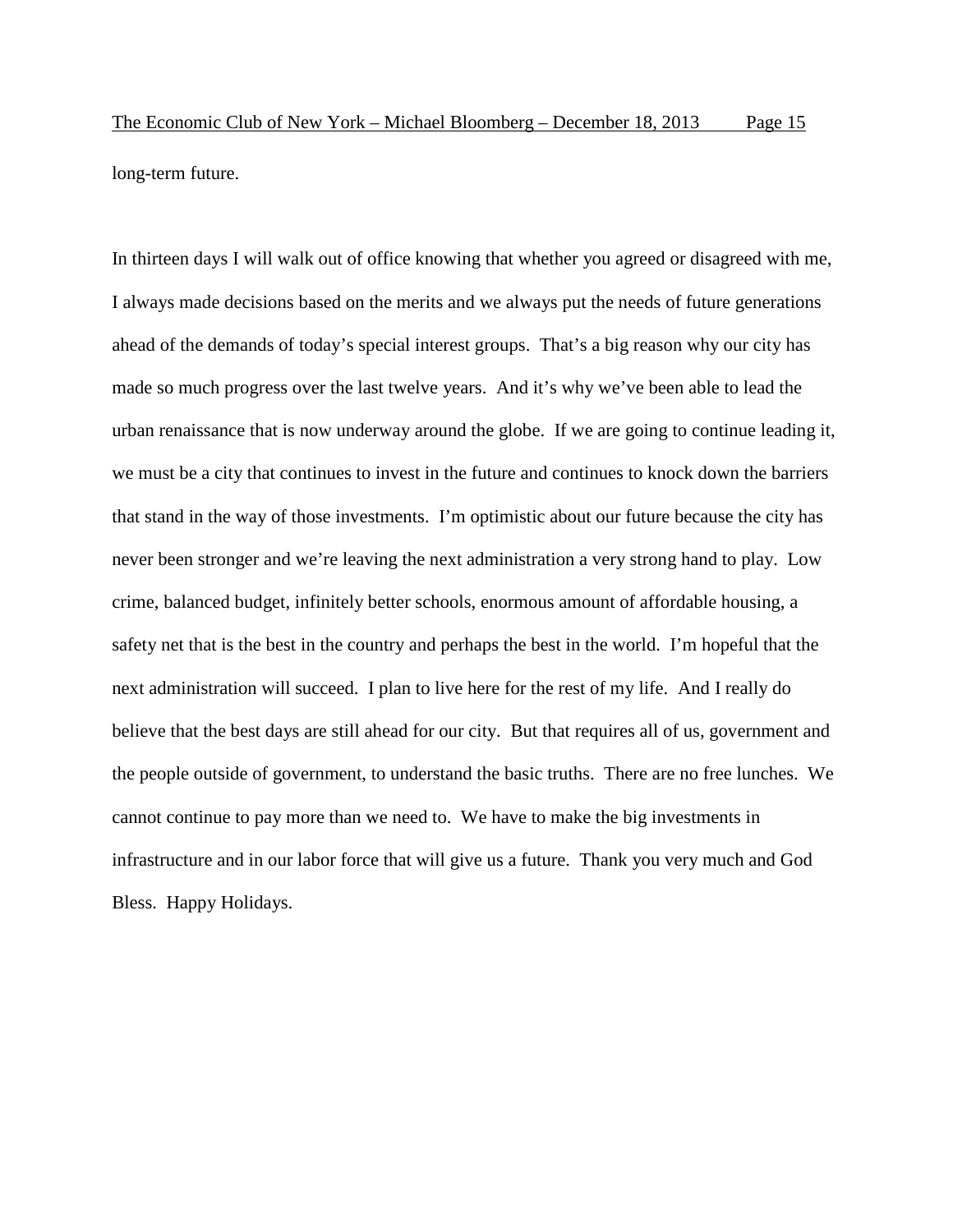## QUESTION AND ANSWER PERIOD

ROGER FERGUSON: The mayor is humbled. Mr. Mayor, thank you very, very much. So now, as is our tradition, two of our club members will conduct a question and answer session. They're going to be our vice-chair Abby Cohen of Goldman Sachs and Howard Milstein, a former trustee of the club and chairman of New York Private Bank & Trust. If you in the audience have questions, you can email them to [questions@econclubny.org.](mailto:questions@econclubny.org.) That's [questions@econclubny.org.](mailto:questions@econclubny.org.) and our President, Jan Hopkins, will read them. Abby, you have the first question.

ABBY COHEN: Mayor Bloomberg, on behalf of the Economic Club of New York, thank you for being here today and for your very fascinating remarks. And on behalf of the city of New York, thank you again for the last twelve years. New York City has outpaced most of the rest of the US in terms of economic growth and private sector job creation since 9/11 and since the global financial crisis. An important aspect of this has been your administration's focus on diversifying the New York economy from the very beginning of your service as mayor. I have a two-part question. As you noted, technology was identified early on as one area in which the city could improve its performance. We've seen developments such as the Cornell Technology Camp that's to be built on Roosevelt Island and the commitment of many private sector technology firms, both large and small, to create new jobs in New York. If you could please discuss the role of public-private partnerships and policy foresight in this process. And second,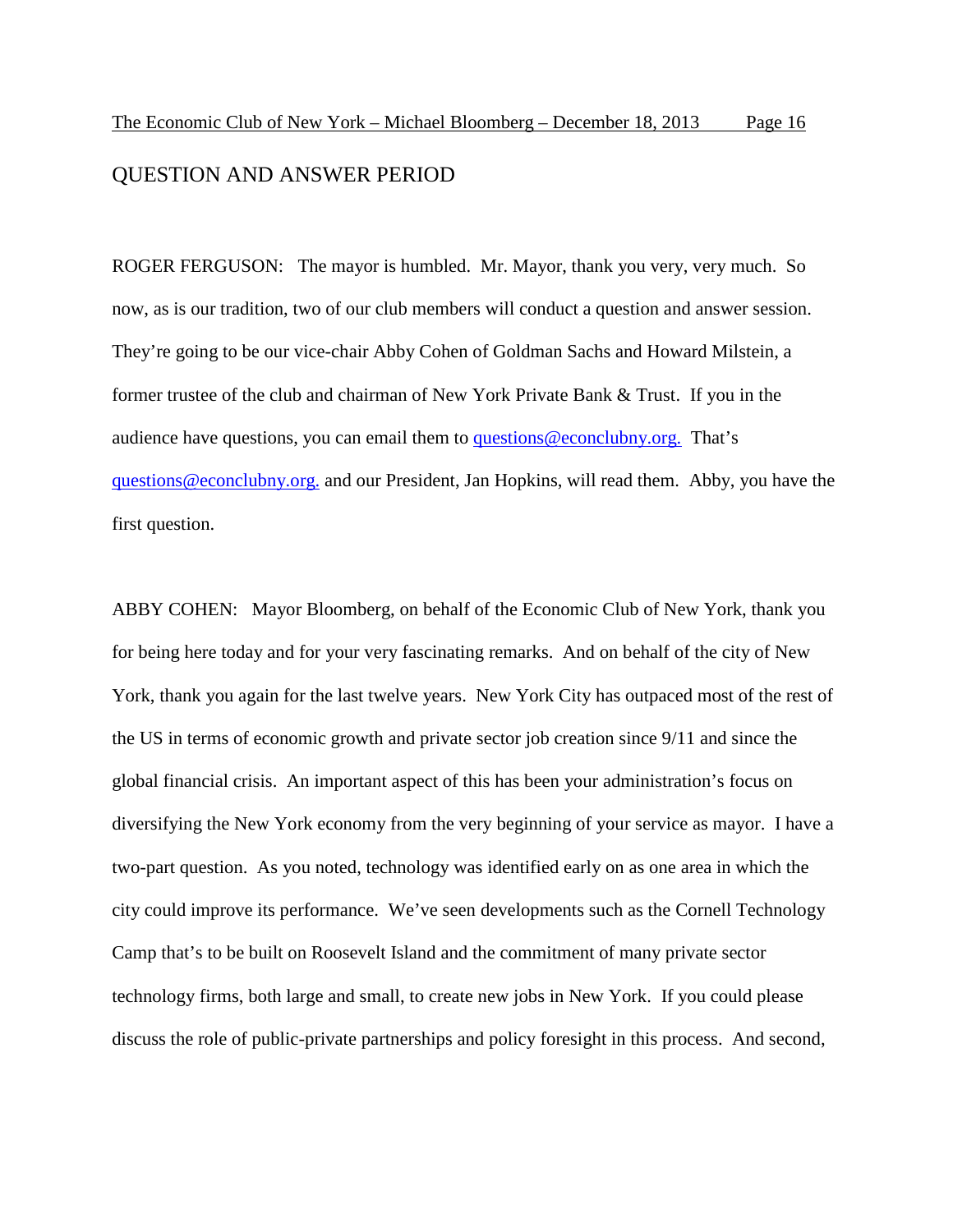what other industries have you and Deputy Mayor Bob Steel identified as being strong candidates for future growth in New York?

THE HONORABLE MICHAEL BLOOMBERG: Well, I think if you, number one, in the areas where we're doing very well there are an awful lot of people around the world trying to eat our lunch. They're going to come after us. They see what we've done. They can copy the model. They know it works. And there are lots of new, young mayors all across the country that understand you have to lower taxes. You have to make sure the public's money is well spent. You have to make sure you reward those that work the hardest and attract the best and the brightest and all of those things. And the same thing is true overseas. You only have to go to London and see, that's where all the chefs of the world all of a sudden want to work there. London is on ascendency and they're going to provide real competition to us. But so will smaller cities all across America. There's no secrets to how you improve government. You just have to work at it and be consistent and explain to the public why it's in their interest to make the investments and lead from the front. In terms of which industries, the industries of tomorrow are all going to use technology. I'm not so sure I would define technology as a separate industry. Terry Lundgren who runs Macy's, a good friend of mine, has a building in California where they have 500 engineers working on technology for a store. That's what...Macy's is a bunch of stores and yet they are using technology. And you can go right down the list. I don't know of any industry that isn't suffering some kind of a disruptive technology or isn't threatened by it. And you've got to constantly reinvent yourself and whatever we need tomorrow is not what we need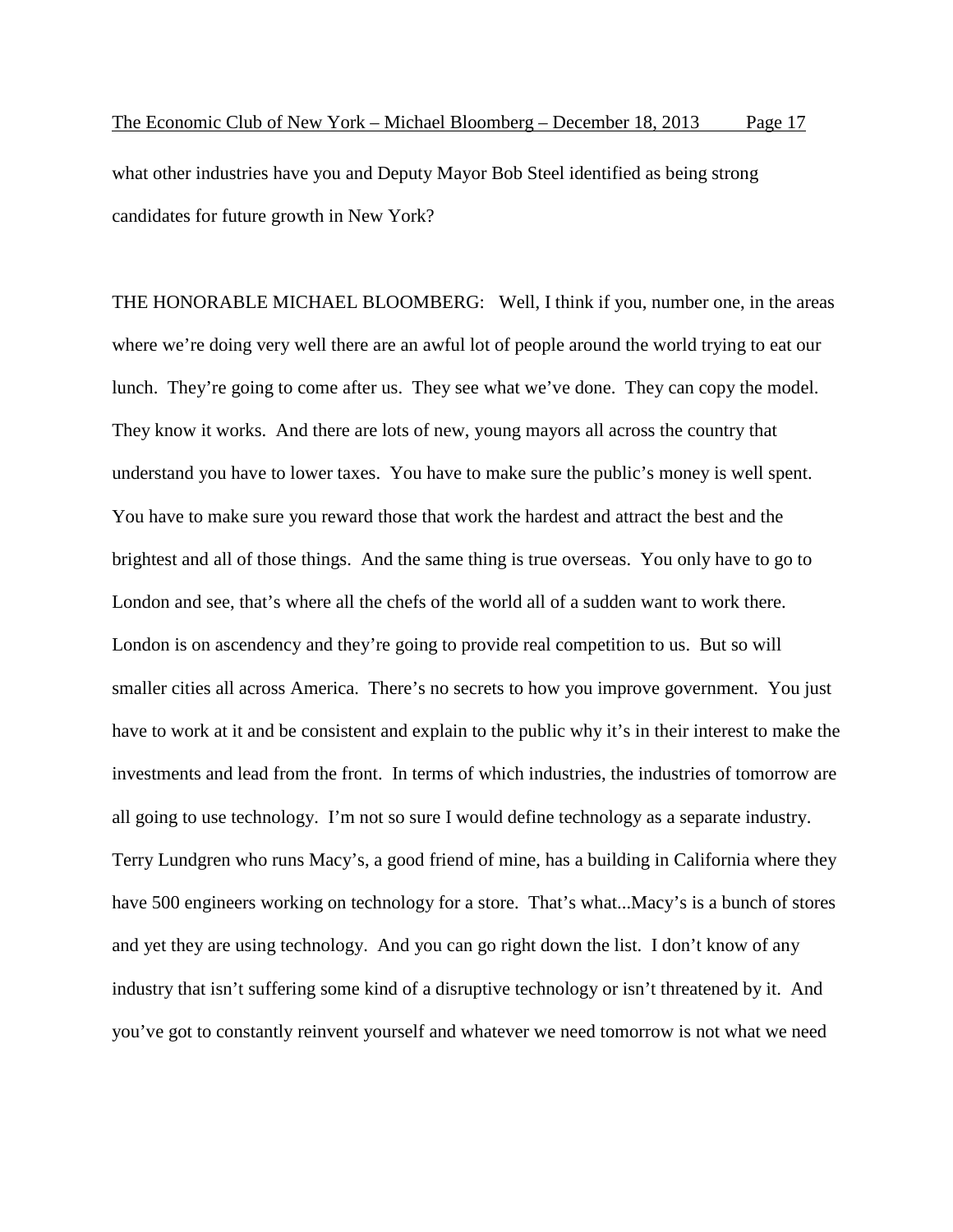today. So the basics are making the infrastructure investments that take long periods, like a water tunnel that can take generations, or a subway that can take five or ten years, or improving our school systems. And I don't know what our kids are going to need down the road, but I do know that they're going to have to think and whatever problems they are faced with are not the problems that we think about today. So it's useful to teach them some facts but the real problem we have in education is teaching kids to think. And I've always thought that in the agrarian society and the industrial society we taught processes. You dig a hole, you put a seed in it, you put dirt on top, you add some water, up comes the corn. Or you put a piece of metal on a lathe; you turn the crank in the direction of the arrow. The intellectual or knowledge society that we're going in now doesn't create jobs the same way that the agrarian and the industrial society did. Quite the contrary, it is designed to make people more productive and machines doing things that we used to have people doing. So the number of jobs that are going to be available may very well be less. And if we're looking to that to create a lot of jobs, I will say though, I have questions about whether or not it's going to be able to do it. And I'm also not so sure that our school systems can rise to the task of teaching people how to think. And one of the most worrisome things for this country is this movement across the country to try to stop this common core standards that the government has been, the federal government has been trying to get states to implement. Even in New York, upstate, there are a lot of people that are pressuring the state legislature to roll back common core. That would be a disaster. Kids work up to whatever the expectations are. If you lower the expectations, they're going to learn less. And for us, we're in a competitive battle. There's an article in the Times, I think their main editorial today, which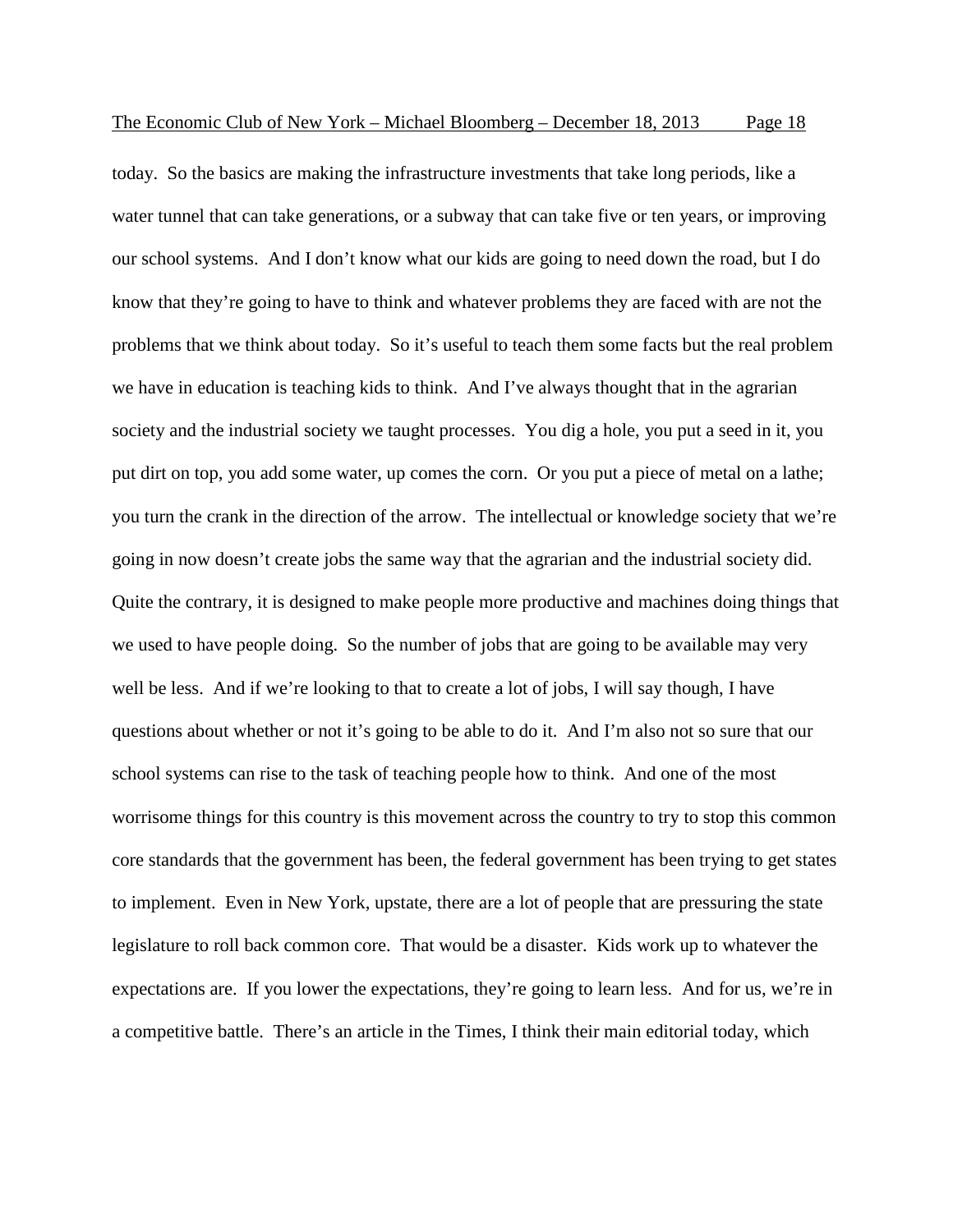shows you just how far down the list the United States is compared to the rest of the world. That does not bode well in a world where you're going to require more skills and there are going to be fewer jobs.

HOWARD MILSTEIN: Mr. Mayor, welcome and thank you for coming here today and for your wonderful remarks. This is an historic occasion at the Economic Club when we have the opportunity to celebrate your dedication and success over the last twelve years and to gain the benefit of some of your wisdom. New York City has long been the leading financial center in the world. It has also been the leading cultural center in the United States. During your tenure in office, New York City has surpassed all other American cities as the service and creative capital of our nation. While our position of prominence seems secure, our rivals as you indicated earlier today are London, Frankfurt, Hong Kong, and the Emirates in these various areas. Focusing on the area of finance, what do you think the city's leadership should do in the years ahead to strengthen our position against these and other emerging competitors?

THE HONORABLE MICHAEL BLOOMBERG: Well, you have to make it an attractive place for the best and the brightest to come. Industries that need intellectual capital have to go where the intellectual capital is. And so by improving the parks, bringing down crime, cleaning the streets, enhancing the culture, you are really making it a much more attractive city for businesses because they need the people that we have. And you only have to look to Silicon Valley to see companies moving up to San Francisco or to Austin or to Seattle or to New York because they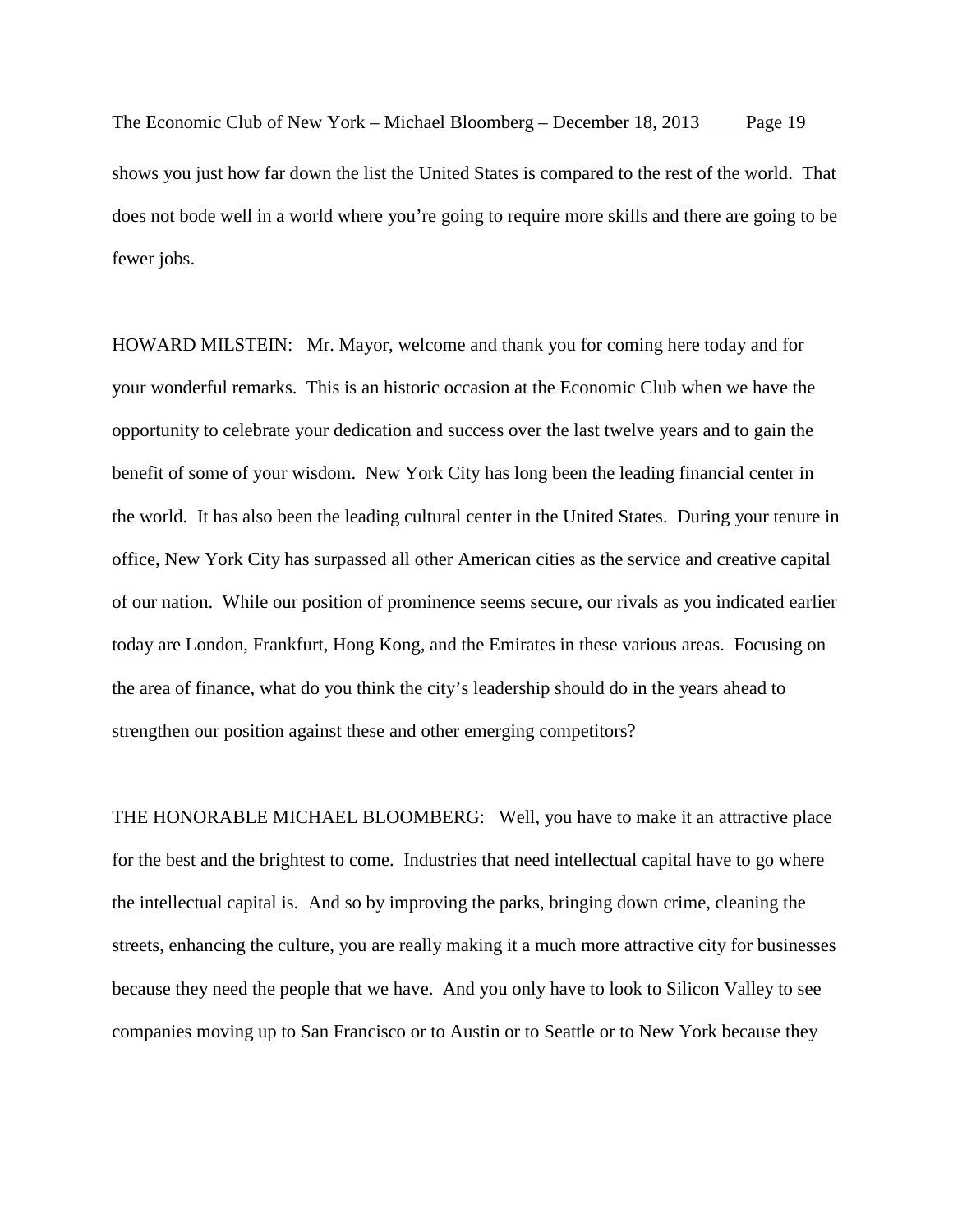don't have a lot of the intellectual capital there. Yes, everybody's very smart but if you're going to build products for the whole world, you have to have a very diverse group of population to live with and to try things out and to understand. You have to have all kinds of people. You have to have lots of excitement. And it's the cities that are going to be the big winners there and we've got to make sure that New York is one of those. I don't think there's any question, but my company never would have been remotely as successful if we didn't start in New York City because this is where the people that we want are. And if you go out and try to buy jobs, I don't know any place where that's really worked as a good strategy. And the conundrum is what do you do if you have a very rural area that's hard to get the intellectual capital to go to, or you have a city that is so far down the curve that you can't get people to move there. And yet you're going to have to do it. Now there is hope, for example, for a city like Detroit. They will restructure and have less debt obligations and pension obligations. But they're still going to have to, with the state's help, and maybe the federal government's help, rebuild the infrastructure and then get people to move there who will create jobs. And if you go and say what's the most damaging policy that America as a federal government has, it is our immigration policies because I've always thought the one way to get people to go to Detroit is to swap citizenship for being willing to go to Detroit, start a business, fix up a house, make the schools better. It's something that we have, the world wants, and it's worth going to depressed areas where you're going to have to be a pioneer. And that's what you would be if you went to Detroit. And some people are starting to do it; there are glimmers of hope in Downtown Detroit. But it's a very long process to get people to do it. And in the end it comes back to you've got to make it a good city. If it's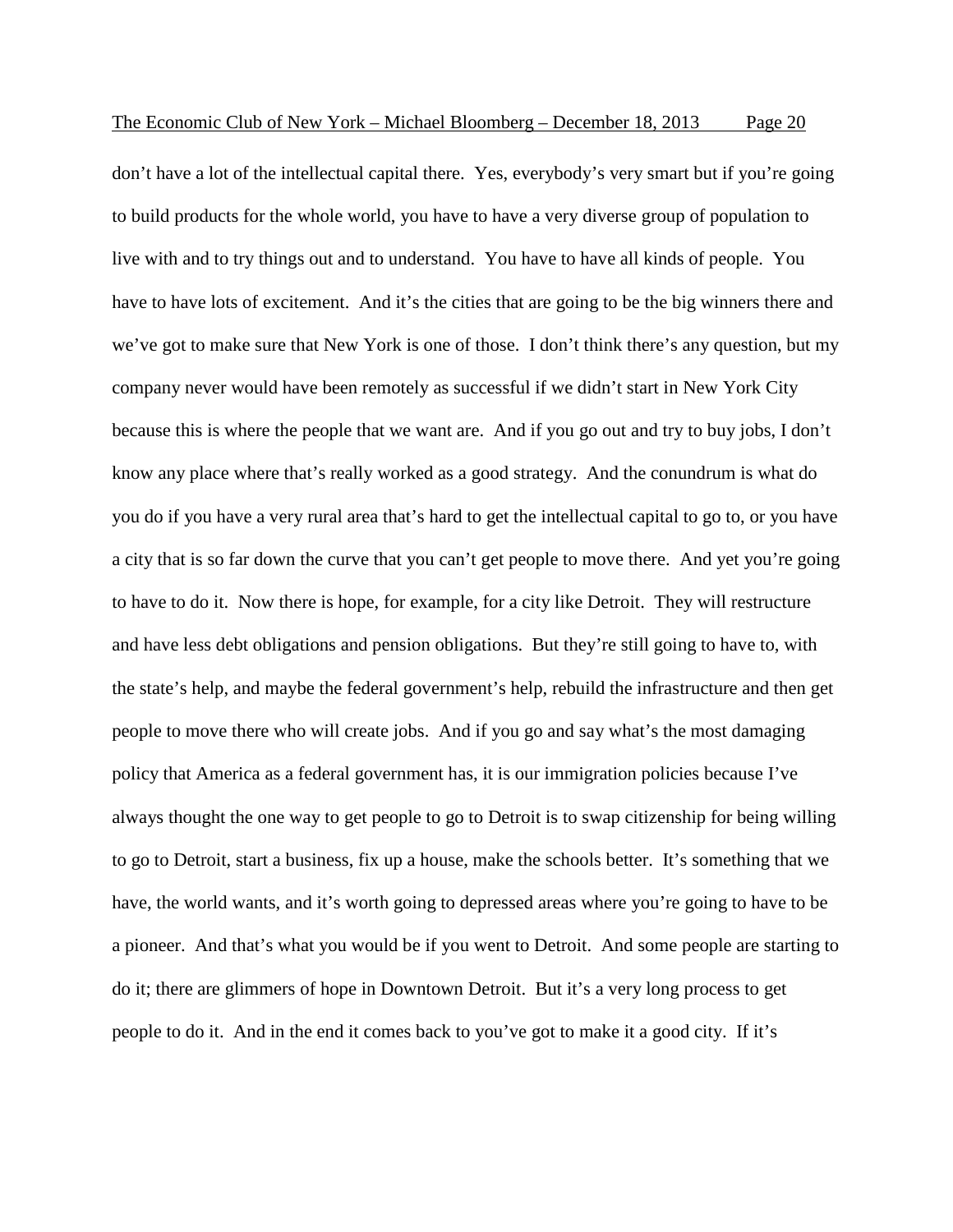English-speaking and family friendly, that certainly helps in finance. That's why London will be the financial capital of Europe, I've always thought, and my company is making a very major investment in two buildings there. It's why New York, I think, will be the investment capital of this part of the world. It is why it's so difficult to find a single Asian capital because the cultures are so different and the languages are all so different and there's no one logical place that is English-speaking and has the size. Yes, Singapore, Hong Kong a little bit, but you need something bigger than that and there's nothing comparable where most families would be willing to move.

ROGER FERGUSON: Jan, is there a question from the audience?

JAN HOPKINS: This is an audience question. What would you suggest America try in order to address the middle and lower working class that's slipping rapidly, far behind in real wages and education and job prospects?

THE HONORABLE MICHAEL BLOOMBERG: Well, I think there's no question that when I grew up every family in my neighborhood had one breadwinner with the exception of one family. There was only one family out of the 50-odd families in the neighborhood that both the husband and wife worked. So today to have a middle class living, it's basically two breadwinners so something really has changed. Now to some extent we've changed the definition of middle class. To some extent the poor have a lot of things that the poor wouldn't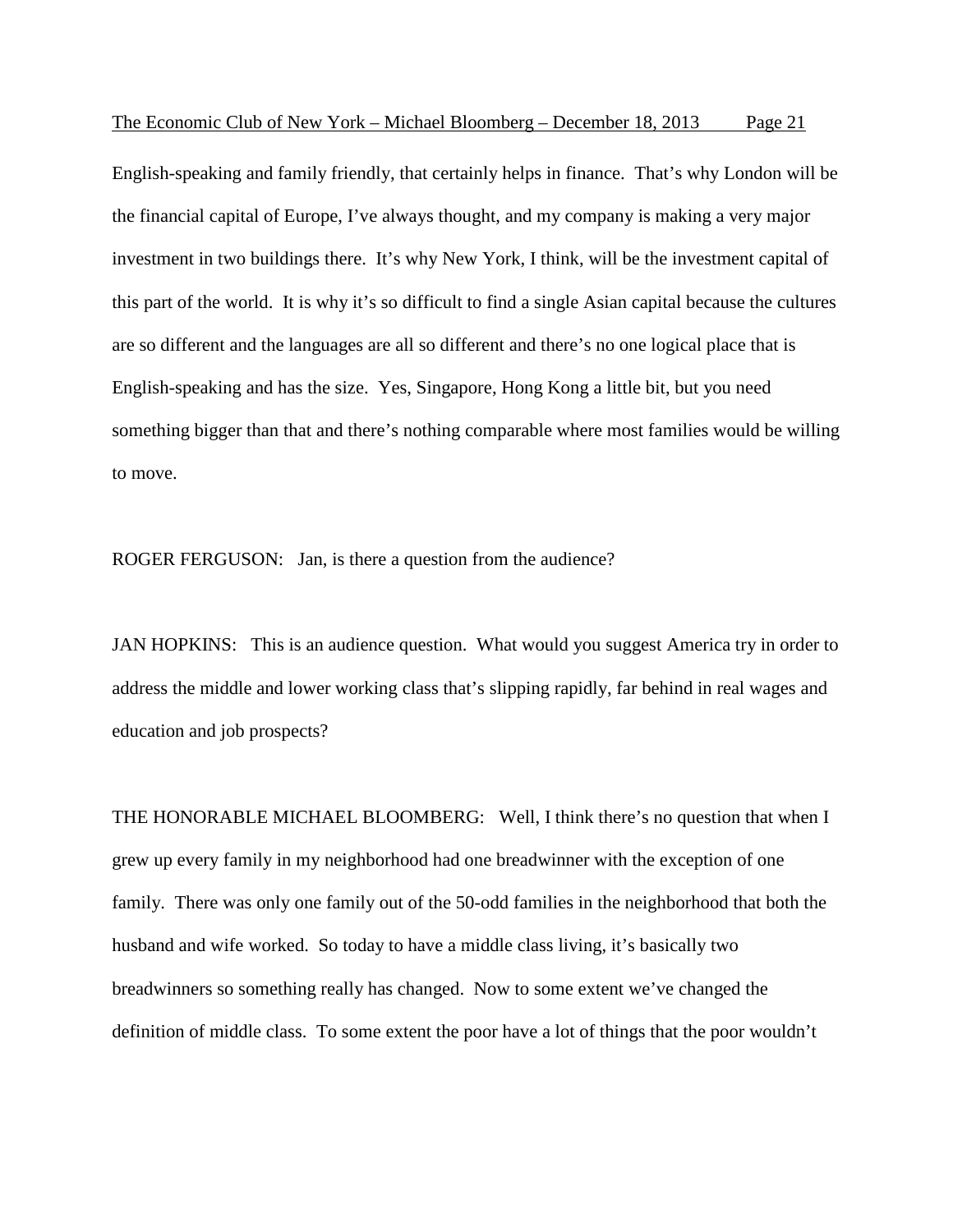have any place else. The percentage of the poor that have air conditioning, that have automobiles and that sort of thing is significant. There's still some people who are very poor and really need our help. And I think the ways to fix that, the only ways to fix that is to make an investment, number one, in education. Number two in crime fighting because that's where the crime is and that's where the victims are and you've got to make, people have to have safe streets. If they don't have safe streets they can't go out and they can't get to the school. And you're not going to have businesses to have money to pay for the schools so you've got to do all of that. And then you've got to get a job for people. Job in the end is the single most important thing to bring somebody out of poverty even if it is not a job that pays a lot with great benefits because at least it teaches you what you need to know to hopefully get a job that is more rewarding. And in New York City we focused, Bob, and I think Roger talked about our diversification plans for our economy. That was Dan Doctoroff's five-borough economic diversification plan that the press kept laughing about. But that was exactly what we needed and Bob's taken that and focused on industries that will create the kind of jobs that the people who need jobs here in the city can get and can operate in. And the biggest of that is tourism. This year we're going to have over 54 million tourists come to New York City and tourism creates the kind of jobs that somebody can take even if they don't have great command of the English language, even if they have problems in their resume, even if they need flexible schedules because of family obligations. It's that kind of job that you need and some of those jobs don't pay all that poorly. A banquet waiter at a big hotel will make well over \$100,000. A waiter in a medium-sized restaurant or somebody working in the kitchen will be \$40,000-odd. Numbers